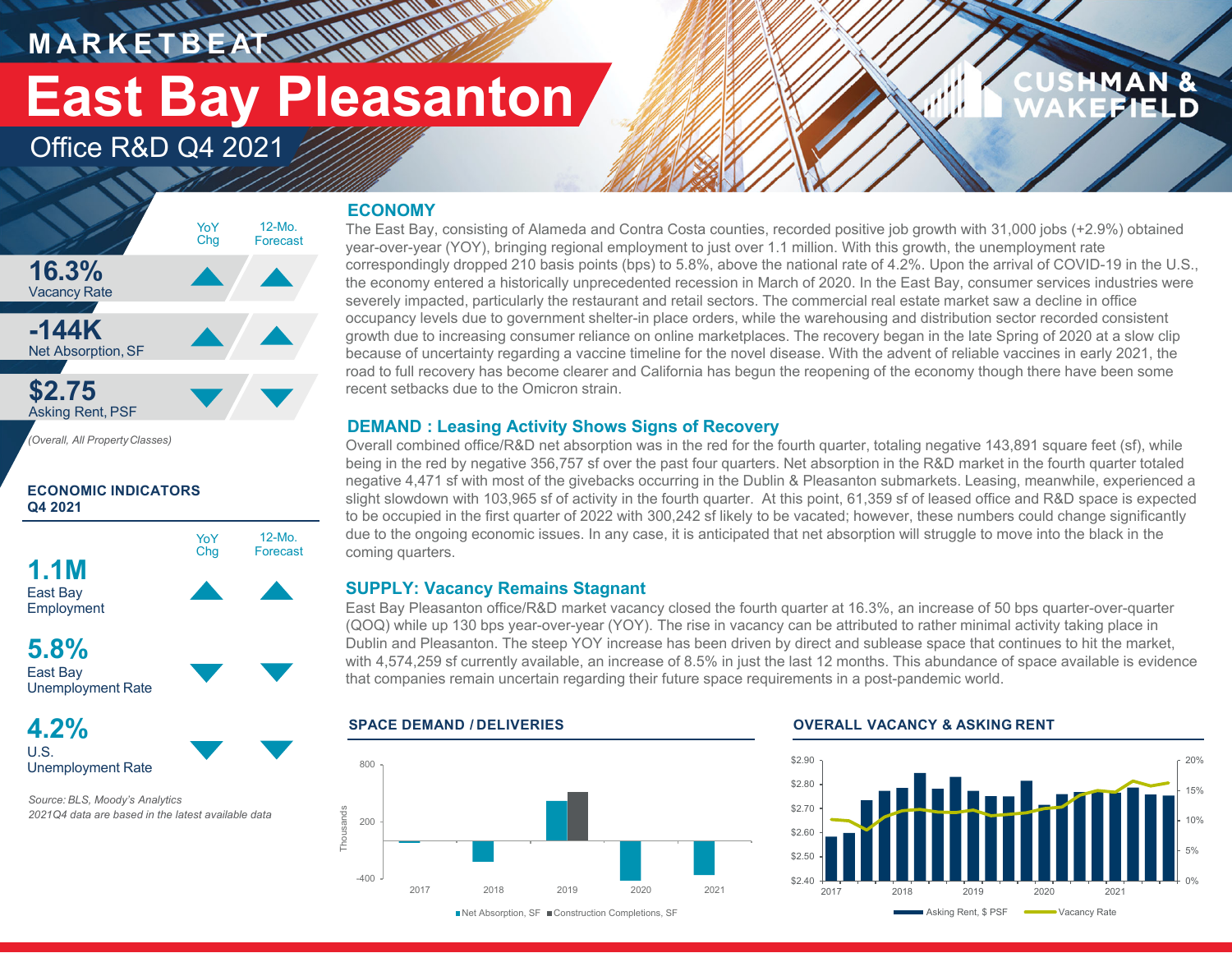### Office R&D Q4 2021 **East Bay Pleasanton**

**THE WARRANT** 

#### **PRICING: Slight Decline in Asking Rents**

Asking rents in East Bay Pleasanton experienced a slight drop in the fourth quarter, closing at \$2.75 per square foot (psf) on a monthly full-service basis, down \$0.01 QOQ and down \$0.02 YOY. Livermore recorded the largest decrease in asking rents, closing at \$1.97 psf at the end of the fourth quarter, representing a 2.0% QOQ decrease. Pleasanton recorded the largest increase in asking rents, closing at \$2.90, representing an 0.4% QOQ increase. Despite minor fluctuations, average rents there remain near the former high watermark of \$2.84 psf set in the second quarter of 2018. That said, limited leasing activity and the rise of available space will likely cause asking rents to remain flat or drop slightly over the next few quarters.

#### **Sales**

Investment activity experienced a very strong fourth quarter, with three major transactions signed. SummerHill Homes purchased 672,452 sf for \$108 million or \$161 psf at 2400-2440 Camino Ramon in San Ramon. An undisclosed buyer purchased a 39,436-sf building at 5775 Las Positas Blvd for \$9.8 million or \$249 psf; and Mawi DNA also purchased a 17,625-sf building at 1252 Quarry Ln for \$6.0 million or \$340 psf.

#### **Look Ahead**

The East Bay Pleasanton market was overshadowed in the pre-pandemic world by the more convenient transitoriented markets such as Oakland and Walnut Creek. WIth public transit somewhat less viable for commuters, at least in the near-term, suburban markets have the potential to become more strategic areas to occupy office space. Put another way, more companies are implementing remote work policies which may, in turn, entice tenants to have more accessible part-time offices for their employees.

#### **Outlook**

- Rents are expected to level out or pull-back in the next twelve months as activity continues at a sluggish pace.
- Vacancy experienced a slight downtick in the third quarter and will likely remain somewhat flat in the nearterm as the market adjusts to a post-pandemic economy.
- Leasing activity will remain sluggish through the beginning of 2022.

#### **SUBMARKET ASKING RENT**



#### **AVAILABILITY BY SEGMENT SIZE**



#### **AVERAGE ASKING RENT BY CLASS (FULL SERVICE)**

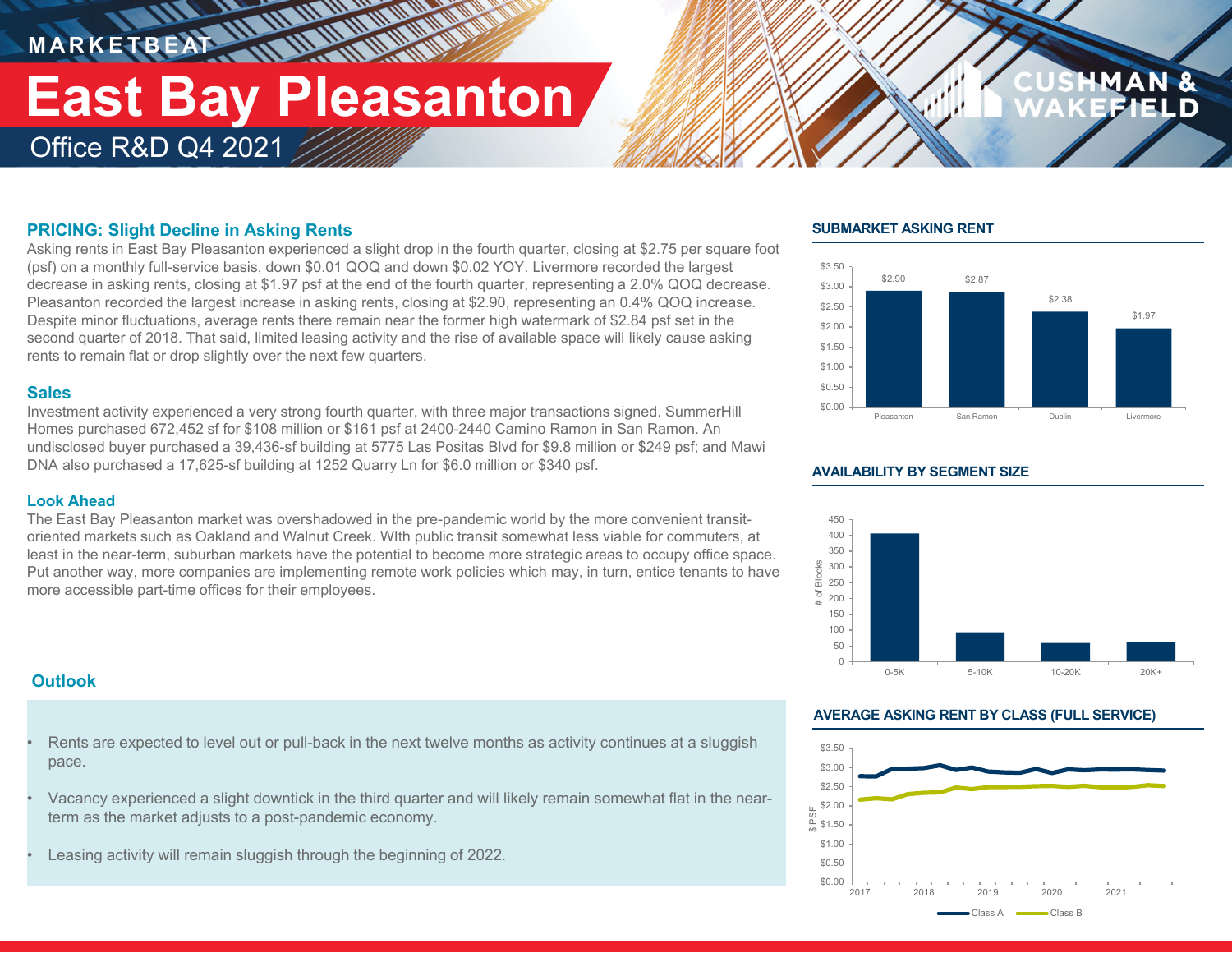# Office R&D Q4 2021 **East Bay Pleasanton**

### $\frac{a}{D}$

#### **MARKET STATISTICS**

| <b>SUBMARKET</b>       | <b>INVENTORY</b><br>(SF) | <b>SUBLET VACANT</b><br>(SF) | <b>DIRECT VACANT</b><br>(SF) | <b>OVERALL</b><br><b>VACANCY RATE</b> | <b>CURRENT QTR</b><br><b>OVERALL NET</b><br><b>ABSORPTION</b> | <b>OVERALL</b><br><b>ABSORPTION (SF)</b> | <b>LEASING</b><br><b>ACTIVITY (SF)</b> | <b>UNDER CNSTR</b><br>(SF) | <b>OVERALL AVG</b><br><b>ASKING RENT</b><br>(ALL CLASSES)* | <b>OVERALL AVG.</b><br><b>ASKING RENT</b><br>(CLASS A)* |
|------------------------|--------------------------|------------------------------|------------------------------|---------------------------------------|---------------------------------------------------------------|------------------------------------------|----------------------------------------|----------------------------|------------------------------------------------------------|---------------------------------------------------------|
| Dublin                 | 3,265,412                | 255,307                      | 150,987                      | 12.4%                                 | $-79,610$                                                     | $-57,944$                                | 41,594                                 |                            | \$2.38                                                     | \$2.39                                                  |
| San Ramon              | 8,596,972                | 404,287                      | 1,298,802                    | 19.7%                                 | $-16,760$                                                     | 27,716                                   | 145,567                                |                            | \$2.87                                                     | \$2.94                                                  |
| Pleasanton             | 12,068,290               | 519,290                      | 1,506,586                    | 16.8%                                 | $-39,405$                                                     | $-258,506$                               | 478,505                                |                            | \$2.90                                                     | \$3.05                                                  |
| Livermore              | 4,194,280                | 94,457                       | 445,000                      | 10.6%                                 | $-8,116$                                                      | $-68,023$                                | 27,571                                 |                            | \$1.97                                                     | \$2.73                                                  |
| <b>CLASS BREAKDOWN</b> |                          |                              |                              |                                       |                                                               |                                          |                                        |                            |                                                            |                                                         |
| Class A                | 14,314,251               | 1,029,377                    | 3,047,106                    | 21.3%                                 | $-117,337$                                                    | $-150,974$                               |                                        |                            | \$2.92                                                     |                                                         |
| Class B                | 5,158,783                | 161,964                      | 686,013                      | 16.4%                                 | $-15,422$                                                     | $-144, 110$                              |                                        |                            | \$2.52                                                     |                                                         |
| Office / Flex          | 7,182,195                | 82,000                       | 551,100                      | 8.8%                                  | $-4,471$                                                      | $-59,230$                                |                                        |                            | \$1.74                                                     |                                                         |
| <b>TOTALS</b>          | 28,124,954               | 1,273,341                    | 3,300,918                    | 16.3%                                 | $-143,891$                                                    | $-356,757$                               | 693.237                                |                            | \$2.75                                                     | \$2.92                                                  |

*\*Rental rates reflect full service asking*

#### **KEY LEASE TRANSACTION Q4 2021**

| <b>PROPERTY</b>        | <b>SUBMARKET</b> | <b>TENANT</b>     | <b>RSF</b> | <b>TYPE</b>   |
|------------------------|------------------|-------------------|------------|---------------|
| 5000 Franklin Dr.      | Pleasanton       | Thoratec LLC      | 29,936     | Direct        |
| 6681-6683 Owens Dr.    | Pleasanton       | Undisclosed       | 20,906     | <b>Direct</b> |
| 7133 Koll Center Pkwy. | Pleasanton       | Amador Bioscience | 12,315     | Direct        |
| 12647 Alcosta Blvd.    | San Ramon        | Undisclosed       | 9,943      | <b>Direct</b> |

*\*Renewals not included in leasing statistics*

#### **KEY SALES TRANSACTIONS Q4 2021**

| <b>PROPERTY</b>        | <b>SUBMARKET</b> | <b>SELLER / BUYER</b>                   |         | <b>PRICE/S PSF</b> |
|------------------------|------------------|-----------------------------------------|---------|--------------------|
| 2400-2440 Camino Ramon | San Ramon        | Sunset Development / SummerHill Homes   | 672.452 | \$108M/\$161       |
| 5775 Las Positas Blvd. | Pleasanton       | Nemat & Maleksalehi Trust / Undisclosed | 39.436  | \$9.8M/\$274       |
| 1252 Quarry Ln.        | Pleasanton       | Full Spectrum Analytics / Mawi DNA      | 17,625  | \$6M/\$340         |